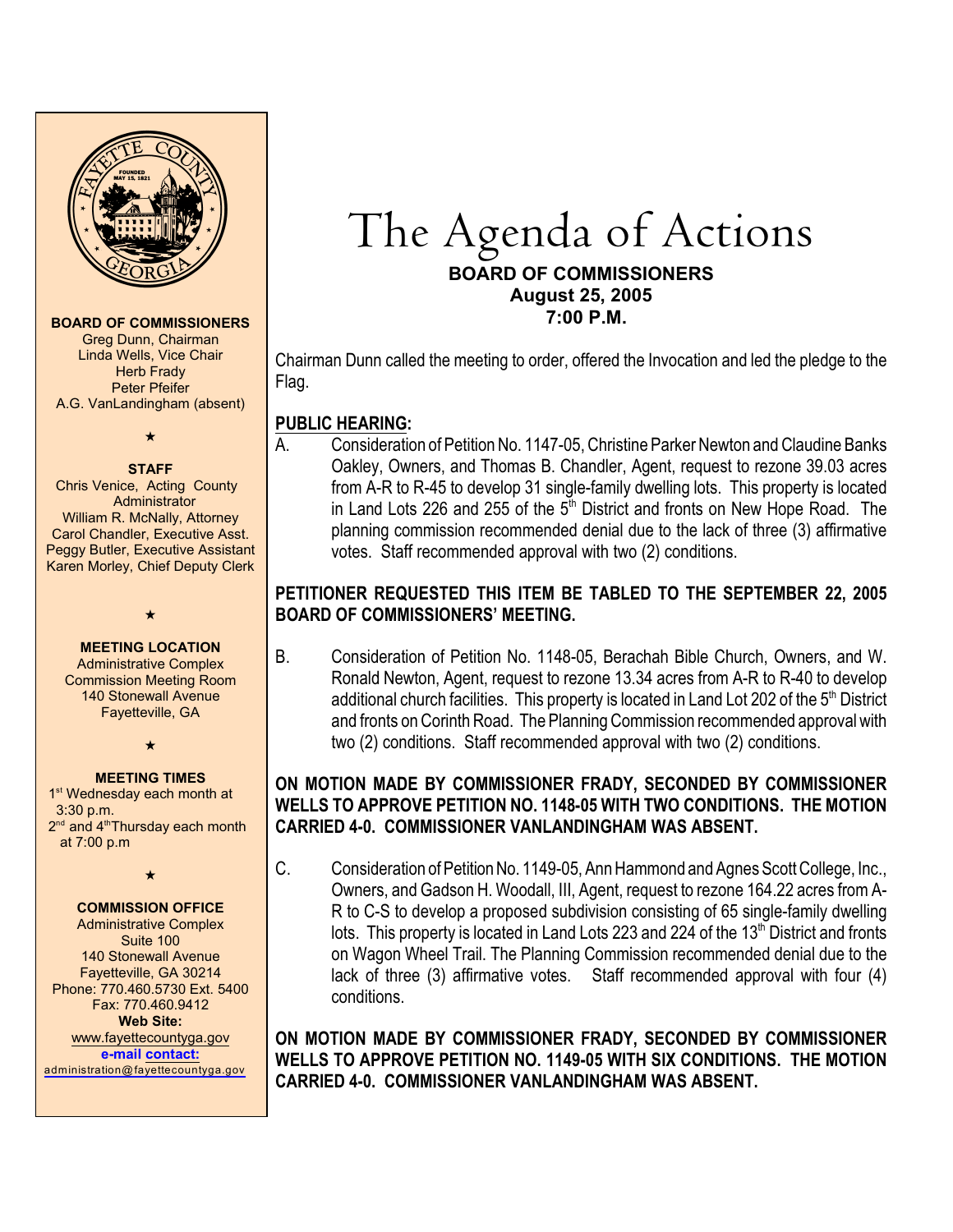## **Agenda of Actions August 25, 2005 Page 2**

D. Consideration of Petition No. 1150-05, Ussiel Hernandez, Owner/Agent, request to rezone 7.50 acres from R-20 to A-R to allow agricultural-residential uses. This property is located in Land Lot 195 of the 5<sup>th</sup> District and fronts on S.R. 92 North. The Planning Commission recommended denial due to the lack of three (3) affirmative votes. Staff recommended denial.

#### **ON MOTION MADE BY COMMISSIONER WELLS, SECONDED BY CHAIRMAN DUNN TO DENY PETITION NO. 1150-05. THE MOTION CARRIED 3-1 WITH COMMISSIONER PFEIFER VOTING IN OPPOSITION AND COMMISSIONER VANLANDINGHAM WAS ABSENT.**

E. Consideration of Petition No. 1151-05, 54 West, LLC, Owner, and Grover and Corlew, Agent, request to rezone 16.66 acres from A-R to O-I to develop a Professional Office Park. This property is located in Land Lot 8 of the  $7<sup>th</sup>$  District and fronts on S.R. 54 West. The Planning Commission recommended to table the subject petition until september 1, 2005.

## **CHAIRMAN DUNN ANNOUNCED THAT THIS PETITION WOULD BE HEARD BY THE BOARD OF COMMISSIONERS AT ITS SEPTEMBER 22, 2005 MEETING.**

F. Consideration of Petition No. 1152-05, Humber Construction, LLC, Owner, and Brad Humber, Agent, request to rezone 80.44 acres from A-R to C-S to develop a proposed subdivision consisting of 32 single-family dwelling lots. This property is located in Land Lots 229 and 252 of the 4<sup>th</sup> District and fronts on McBride Road. The Planning Commission recommended denial due to the lack of three (3) affirmative votes. Staff recommended approval with two (2) conditions.

## **PETITIONER REQUESTED THIS ITEM BE TABLED TO THE SEPTEMBER 22, 2005 BOARD OF COMMISSIONERS' MEETING.**

G. Consideration of proposed amendments to the Fayette County Zoning Ordinance regarding Article III. Definitions, Section 3060. Kennel (amend), Section 3-62, Livestock (amend), Section 3-6. Animal (add in its entirety), Section 3-7, Animal, Exotic (add in its entirety), and renumber Article III, as required. The Planning Commission recommended approval 3-0.

**ON MOTION MADE BY COMMISSIONER WELLS, SECONDED BY COMMISSIONER FRADY TO ADOPT ARTICLE III. DEFINITIONS, SECTION 3-60 WITH THE NEW DEFINITIONS THAT WERE ADDED BUT THE NUMBER OF ANIMALS WOULD REMAIN AT THREE AS CURRENTLY STATED AND LIMITED TO NO MORE THAN ONE LITTER OF ANIMALS AT ANY ONE PERIOD OF TIME NOT MORE THAN SIX MONTHS OLD. THE MOTION CARRIED 4-0. COMMISSIONER VANLANDINGHAM WAS ABSENT.**

**CONSENT AGENDA: COMMISSIONER FRADY REQUESTED ITEM NO. 3 BE REMOVED FOR DISCUSSION. ON MOTION MADE BY COMMISSIONER WELLS, SECONDED BY COMMISSIONER FRADY TO APPROVE CONSENT AGENDA ITEM NOS. 1, 2 AND 4 AS PRESENTED. THE MOTION CARRIED 4-0. COMMISSIONER VANLANDINGHAM WAS ABSENT.** 

1. Approval of Water Committee recommendation to adopt the changes to the operations at Lake Horton, Lake Kedron and Starr's Mill.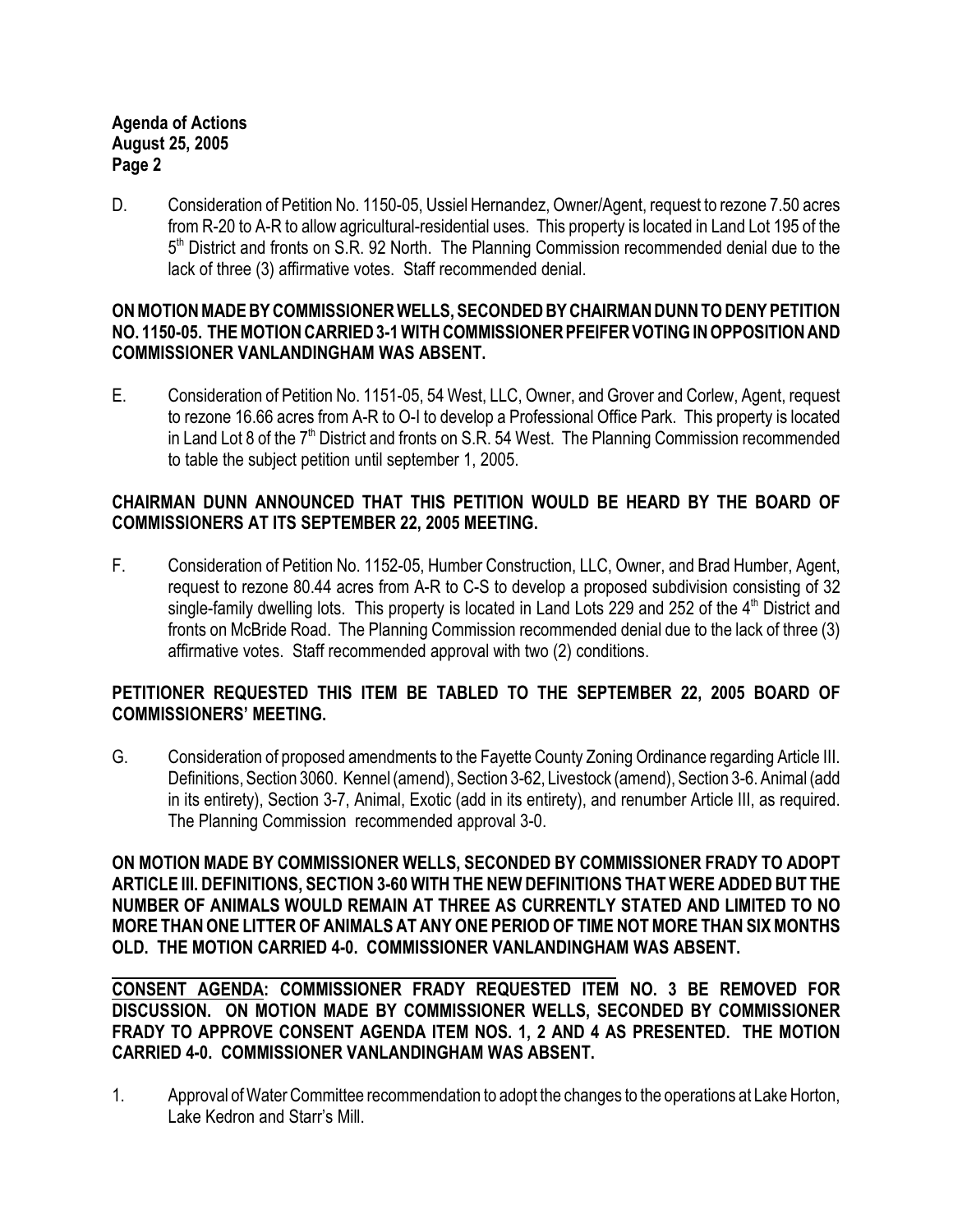**Agenda of Actions August 25, 2005 Page 4**

- 2. Approval of Staff's recommendation for the installation of Identification signage at the Administrative Complex at a cost of \$6,150.44.
- 3. Approval of contract appointing Christine L. Venice as County Administrator.

### **ON MOTION MADE BY COMMISSIONER FRADY, SECONDED BY COMMISSIONER WELLS TO APPROVE THE CONTRACT APPOINTING CHRISTINE L. VENICE AS COUNTY ADMINISTRATOR. THE MOTION CARRIED 4-0. COMMISSIONER VANLANDINGHAM WAS ABSENT.**

4. Approval of minutes for Board of Commissioners meetings held on July 28, 2005 and August 11, 2005.

## **PUBLIC COMMENT:**

Members of the public are allowed up to five minutes each to address the Board on issues of concern other than those items which are on this evening's agenda.

**Grace Caldwell:** Grace Caldwell, 235 South Ford Road, Tyrone commented on Shamrock Park and the location of Tyrone's proposed library.

## **STAFF REPORTS:**

**COLLAPSED CULVERT ON WAGON WHEEL CIRCLE:** County Administrator Chris Venice asked for the Board's consideration to approve the amount of \$15,480 for engineering work to be done on the culvert located on Wagon Wheel Circle that collapsed during Hurricane Dennis as well as any additional construction costs that might be incurred.

#### **ON MOTION MADE BY COMMISSIONER WELLS, SECONDED BY COMMISSIONER FRADY TO APPROVE THE AMOUNT OF \$15,480 FOR ENGINEERING WORK TO BE DONE ON THE CULVERT ON WAGON WHEEL CIRCLE PLUS ANY ADDITIONAL CONSTRUCTION COSTS THAT WOULD BE INCURRED. THE MOTION CARRIED 4-0. COMMISSIONER VANLANDINGHAM WAS ABSENT.**

**ATTORNEY MCNALLY:** Attorney McNally asked for the Board's approval in adopting an Ordinance that would amend the County's Ordinance to reflect the State's updated codes regarding gas, electrical, and standard building codes. He said this only involved name changes.

### **ON MOTION MADE BY COMMISSIONER WELLS, SECONDED BY COMMISSIONER FRADY TO APPROVE THIS ORDINANCE AMENDING THE COUNTY'S CURRENT ORDINANCE TO REFLECT THE STATE'S UPDATED CODES REGARDING GAS, ELECTRICAL AND STANDARD BUILDING CODES. THE MOTION CARRIED 4-0. COMMISSIONER VANLANDINGHAM WAS ABSENT.**

**INTERGOVERNMENTAL AGREEMENT WITH PEACHTREE CITY FOR S.P.L.O.S.T:** Attorney McNally asked for the Board's approval for the Chairman to execute the Agreement for distribution of S.P.L.O.S.T. proceeds with the City of Peachtree City.